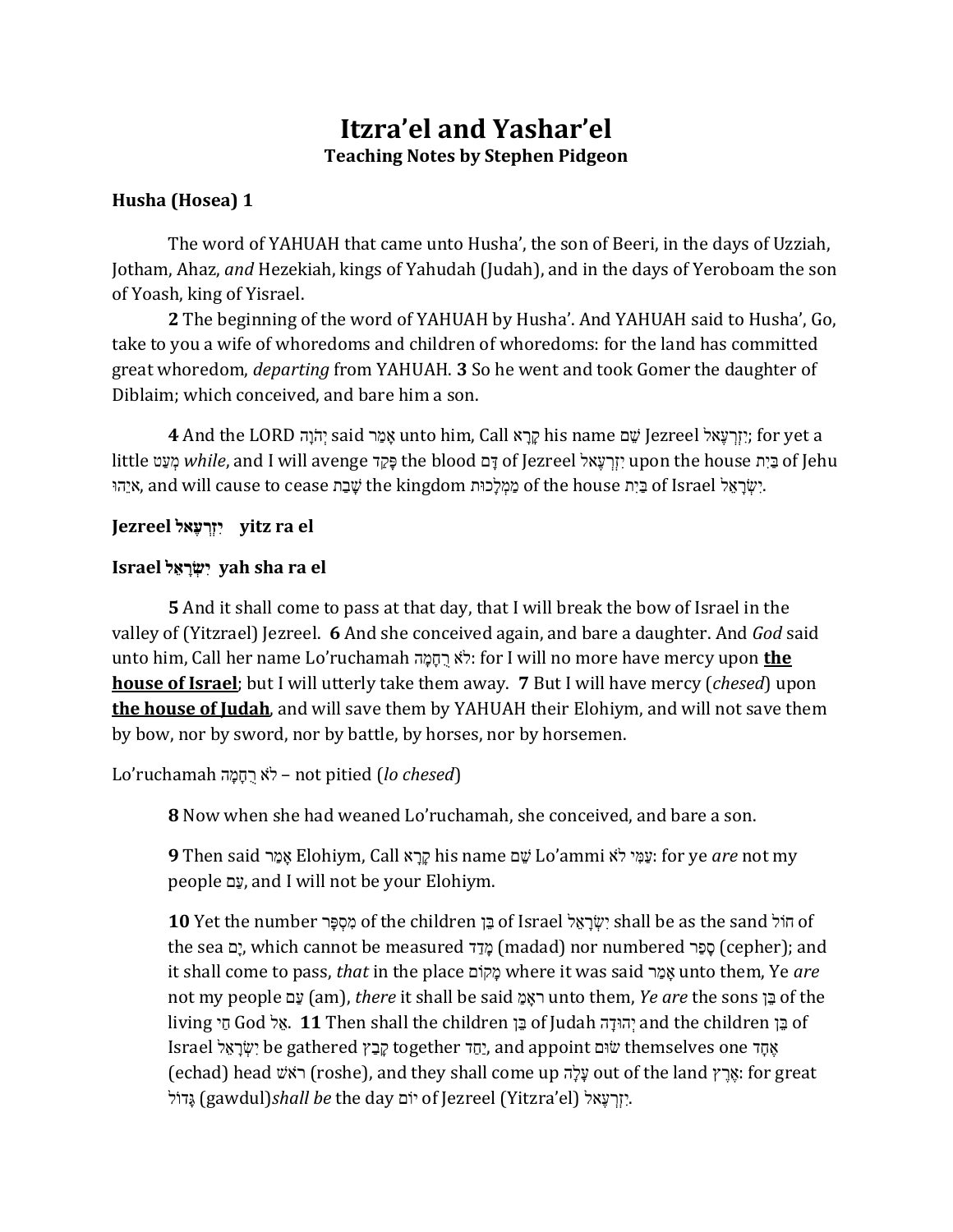### **Bere'shiyth (Genesis) 24:**

**10** And the servant took ten camels of the camels of his master, and departed; for all the goods of his master *were* in his hand: and he arose, and went to Mesopotamia, unto the city of Nahor.**11** And he made his camels to kneel down without the city by a well of water at the time of the evening, *even* the time that women go out to draw *water*. **12** And he said, O LORD God of my master Abraham, I pray thee, send me good speed this day, and shew kindness unto my master Abraham. **13** Behold, I stand *here* by the well of water; and the daughters of the men of the city come out to draw water: **14** And let it come to pass, that the damsel to whom I shall say, Let down thy pitcher, I pray thee, that I may drink; and she shall say, Drink, and I will give thy camels drink also: *let the same be* she *that* thou hast appointed for thy servant Isaac; and thereby shall I know that thou hast shewed kindness unto my master. **15** And it came to pass, before he had done speaking, that, behold, Rebekah came out, who was born to Bethuel, son of Milcah, the wife of Nahor, Abraham's brother, with her pitcher upon her shoulder. 1**6** And the damsel *was* very fair to look upon, a virgin, neither had any man known her: and she went down to the well, and filled her pitcher, and came up. **17** And the servant ran to meet her, and said, Let me, I pray thee, drink a little water of thy pitcher. **18** And she said, Drink, my lord: and she hasted, and let down her pitcher upon her hand, and gave him drink. **19** And when she had done giving him drink, she said, I will draw *water* for thy camels also, until they have done drinking. **20** And she hasted, and emptied her pitcher into the trough, and ran again unto the well to draw *water*, and drew for all his camels. **21** And the man wondering at her held his peace, to wit whether the LORD had made his journey prosperous or not. **22** And it came to pass, as the camels had done drinking, that the man took a golden earring of half a shekel weight, and two bracelets for her hands of ten *shekels* weight of gold; **23** And said, Whose daughter *art* thou? tell me, I pray thee: is there room *in* thy father's house for us to lodge in? **24** And she said unto him, I *am* the daughter of Bethuel the son of Milcah, which she bare unto Nahor. **25** She said moreover unto him, We have both straw and provender enough, and room to lodge in. **26** And the man bowed down his head, and worshipped the LORD. **27** And he said, Blessed *be* the LORD God of my master Abraham, who hath not left destitute my master of his mercy and his truth: I *being* in the way, the LORD led me to the house of my master's brethren. **28** And the damsel ran, and told *them of* her mother's house these things.

## **GENESIS 29 - Jacob and Rachel**

**EXODUS 2:16 - MOSES** 

**YOCHANAN 4:7-26**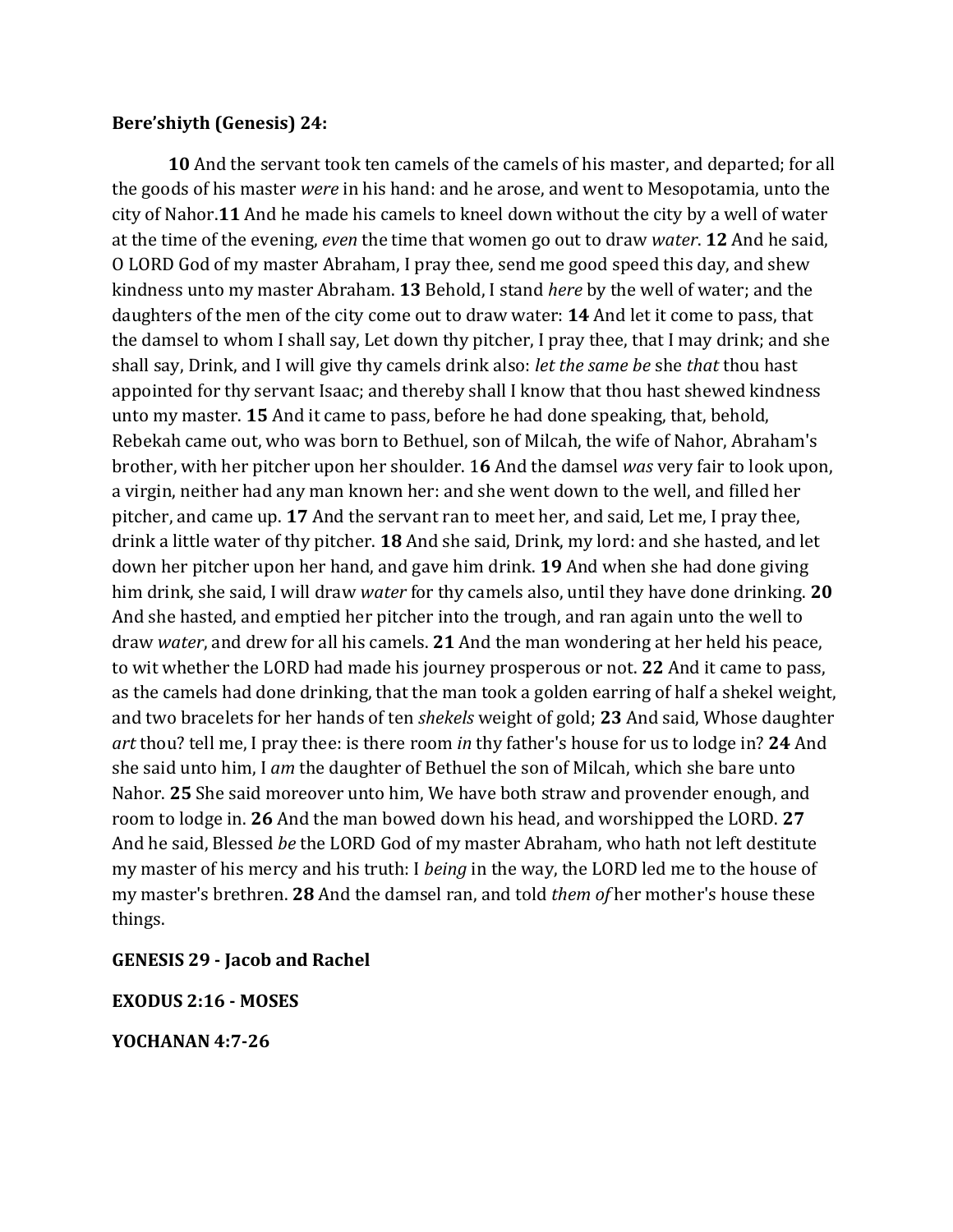### **Husha (Hosea) 2**

**14** Therefore, behold, I will allure her, and bring her into the wilderness, and speak comfortably unto her. **15** And I will give her her vineyards from thence, and the valley of Achor for a door of hope: and she shall sing there, as in the days of her youth, and as in the day when she came up out of the land of Mitzraiym. **16** And it shall be at that day, says YAHUAH, *that* thou shalt call me Ish; and shalt call me no more Baal. **17** For I will take away the names of BaaliYm out of her mouth, and they shall no more be remembered by their name. **18** And in that day will I make a covenant for them with the beasts of the field, and with the fowls of heaven, and *with* the creeping things of the ground: and I will break the bow and the sword and the battle out of the earth, and will make them to lie down safely.

**19** And I will betroth you to me forever; yea, I will betroth you to me in righteousness (tzadik), and in judgment (gevurah), and in lovingkindness (chesed), and in mercies (chesed). **20** I will even betroth you to me in faithfulness: and you shalt know YAHUAH. **21** And it shall come to pass in that day, I will hear, says YAHUAH, I will hear the heavens (Shamahiym), and hear the earth (ha'aretz); **22** And the earth shall hear the corn, and the wine, and the oil; and they shall hear (Yitzrael) Jezreel. **3** And I will sow her to me in the earth; and I will have mercy (chesed) upon her that had not obtained mercy (lo'ruchamah); and I will say to *them which were* not my people (lo ammi), You are my people; and they shall say, *You are* my Elohiym.

## **Yechezq'el (Ezekiel) 34**

**11** For thus says the Lord GOD; Behold, I, *even* I, will both search my sheep, and seek them out. **12** As a shepherd seeks out his flock in the day that he is among his sheep *that are* scattered; so will I seek out my sheep, and will deliver them out of all places where they have been scattered in the cloudy and dark day. **13** And I will bring them out from the people, and gather them from the countries, and will bring them to their own land, and feed them upon the mountains of Israel by the rivers, and in all the inhabited places of the country. **14** I will feed them in a good pasture, and upon the high mountains of Israel shall their fold be: there shall they lie in a good fold, and *in* a fat pasture shall they feed upon the mountains of Israel. **15** I will feed my flock, and I will cause them to lie down, says the Lord GOD. **16** I will seek that which was lost, and bring again that which was driven away, and will bind up *that which was* broken, and will strengthen that which was sick:

#### **U amer alef Y'shua: Anki ha'dereck, u'ha emet, u'ha chaim**

14:6 John ויאמר אליו ישוע אנכי הדרך והאמת והחיים לא־יבא איש אל־האב בלתי על־ידי׃